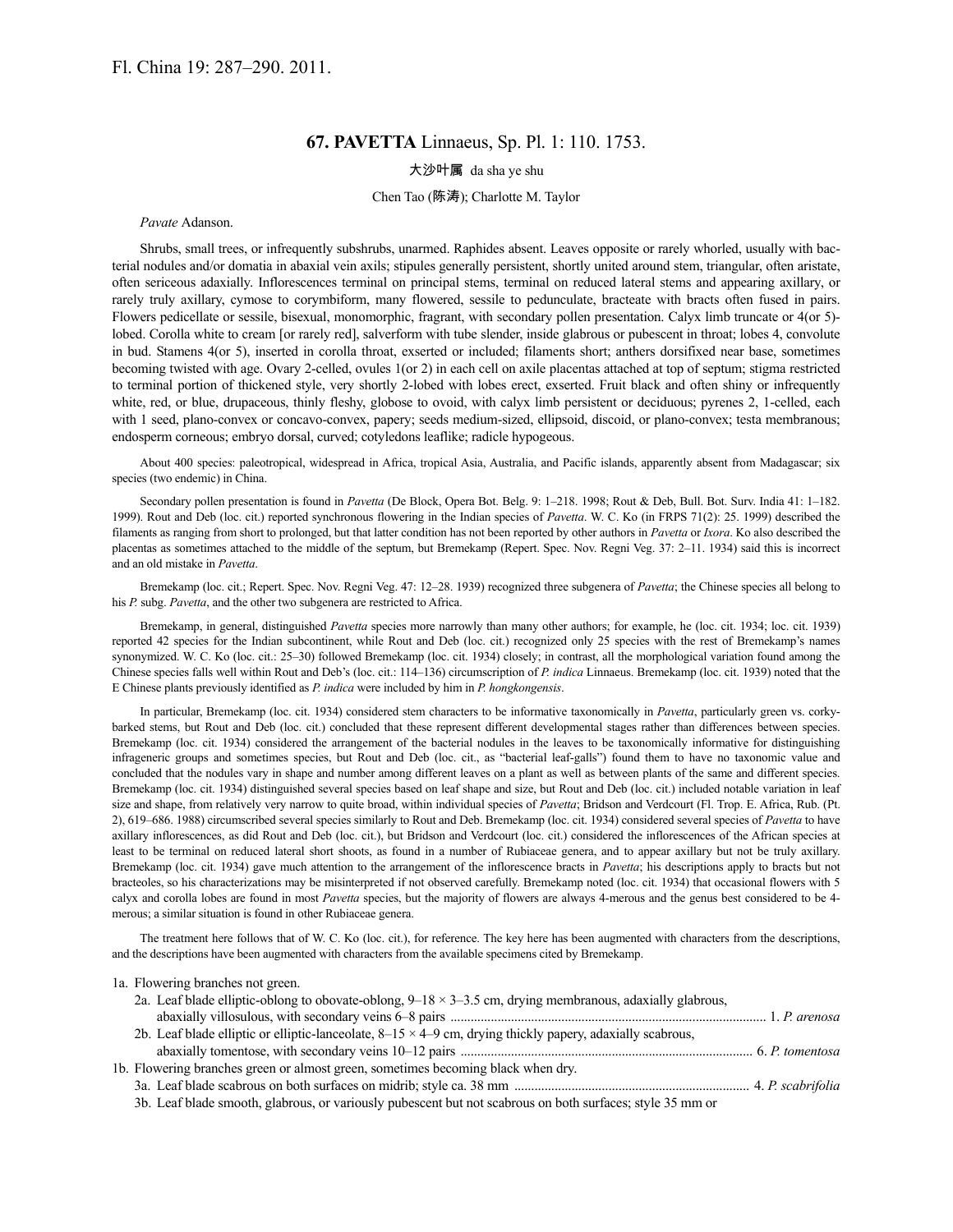shorter.

| 4a. Flowering branches and hypanthium portion of flower glabrous; leaf blade elliptic-oblong to                          |  |
|--------------------------------------------------------------------------------------------------------------------------|--|
| elliptic-obovate, adaxially glabrous, abaxially subglabrous or pubescent along midrib and                                |  |
|                                                                                                                          |  |
| 4b. Flowering branches and hypanthium portion of flower puberulent to pilosulous or glabrescent;                         |  |
| leaf blade narrowly obovate, lanceolate, narrowly elliptic, or oblanceolate, adaxially glabrescent,                      |  |
| abaxially puberulent to pilosulous at least on veins.                                                                    |  |
| 5a. Leaf blade narrowly obovate or lanceolate, $9-13 \times 3.5-4.7$ cm, with secondary veins 6-8 pairs  3. P. polyantha |  |
| 5b. Leaf blade narrowly elliptic or oblanceolate, $10-13 \times$ ca. 5 cm, with secondary lateral veins                  |  |
|                                                                                                                          |  |
|                                                                                                                          |  |

**1. Pavetta arenosa** Loureiro, Fl. Cochinch. 1: 73. 1790, emend. Bremekamp, Repert. Spec. Nov. Regni Veg. 47: 23. 1939.

#### 大沙叶 da sha ye

?*Pavetta sinica* Miquel.

Shrubs, 1–3 m tall; branches compressed, puberulent to glabrous. Petiole 5–20 mm, glabrous to sparsely pilosulous; leaf blade drying membranous, elliptic-oblong to obovate-oblong,  $9-18 \times 3-3.5$  cm, usually with bacterial nodules, adaxially glabrous and somewhat shiny, abaxially sparsely to densely villosulous, base cuneate to acute, apex acuminate; secondary veins 6–8 pairs; stipules broadly ovate-triangular, 2–12 mm, pilosulous to glabrous, acute to obtuse. Inflorescence terminal, 9–  $11 \times$  ca. 15 cm, pilosulous to glabrescent; peduncle 2.5–4 cm; pedicels 10–12 mm. Flowers pedicellate. Calyx with hypanthium portion ellipsoid, ca. 1 mm, densely pilosulous; limb ca. 1 mm, sparsely pilosulous to glabrescent, lobed for up to 1/2. Corolla white, outside glabrous; tube 10–18 mm, bearded in throat; lobes narrowly oblong, 3–5 mm, obtuse. Style 25–30 mm. Drupe globose, 6–7 mm in diam., glabrous, calyx limb persistent. Fl. Apr–May, fr. Oct–Nov.

Sparse forests at low elevations. Guangdong, Guangxi, Hainan [Vietnam].

Plants with calyx tube glabrous from Guangxi have been called *Pavetta arenosa* f. *glabrituba* Chun & F. C. How ex W. C. Ko (Fl. Hainan. 3: 583. 1974). This may be best synonymized here, pending further study.

In his revision of *Pavetta* Bremekamp (Repert. Spec. Nov. Regni Veg. 37: 104. 1934) described *P. hongkongensis* for the common Chinese plants and considered *P. arenosa* a dubious name that he tentatively referred to *Tarenna*, but later (Bremekamp, Repert. Spec. Nov. Regni Veg. 47: 12–28. 1939) he reported that Merrill had differed with his conclusion, had examined the type of *P. arenosa*, and had sent him information that persuaded him to apply this latter name to Chinese plants. The protologue provided very limited information, which was significantly expanded by Bremekamp, thus the annotation here of this as an emended description. Bremekamp here also stated, without citing any individual specimens or contrasting the species, that both *P. arenosa* and *P. hongkongensis* are found commonly in China. W. C. Ko (in FRPS 71(2): 26. 1999) separated these based on the color of their flowering branches: green or almost green in *P. hongkongensis* vs. not green in *P. arenosa*; however, this is a character that Rout and Deb (Bull. Bot. Surv. India 41: 1–182. 1999) tested empirically and found to be variable within all Indian species of *Pavetta* and, thus, of questionable use there and elsewhere.

W. C. Ko (loc. cit.: 28) cited the name *Pavetta sinica* as a synonym of *P. arenosa*, but the source for this synonymy is unknown to us. Bremekamp specifically excluded this name from synonymy in his circumscription of *P. arenosa*, though apparently Merrill did synonymize it here (Lingnan Sci. J. 15: 17. 1936). Bremekamp treated *P. sinica* as a species distinct from *P. arenosa* and *P. hongkongensis* and considered it most closely related to *P. tomentosa*. Bremekamp saw its type and described the corolla tube as 17 mm, which does not agree with the descriptions presented by W. C. Ko (loc. cit.: 27–28) for either *P. arenosa* or *P. hongkongensis*. However, the specimens cited for *P. arenosa* by Bremekamp (loc. cit. 1939) have corolla tubes 10–18 mm, so Bremekamp's description of *P. sinica* is easily included in his circumscription of *P. arenosa*.

**2. Pavetta hongkongensis** Bremekamp, Repert. Spec. Nov. Regni Veg. 37: 104. 1934.

#### 香港大沙叶 xiang gang da sha ye

*Tarenna kwangsiensis* Handel-Mazzetti.

Shrubs or small trees, 1–4 m tall; branches compressed, glabrous, green or almost green, often drying blackened. Petiole 1–2 cm, glabrous; leaf blade drying membranous, elliptic-oblong to elliptic-oblanceolate,  $8-15 \times 3-6.5$  cm, often with bacterial nodules, adaxially glabrous, abaxially glabrous, glabrescent, or pubescent along midrib, base cuneate to acute, apex acuminate to acute; secondary veins 6 or 7 pairs; stipules broadly ovate-triangular, 1–3 mm, glabrous, acute to shortly aristate. Inflorescences terminal on lateral branches, laxly corymbose, 7–9 × 7–15 cm, many flowered, glabrous; peduncle 1– 2 cm; pedicels 3–6 mm. Flowers pedicellate. Calyx with hypanthium portion ellipsoid, ca. 1 mm, glabrous; limb 0.5–1.5 mm, glabrous, shallowly lobed. Corolla white, outside glabrous; tube 12–19 mm, inside pilose at throat; lobes narrowly triangular-oblong, 5–7 mm, acute to obtuse. Style ca. 35 mm. Drupes globose, 6–7 mm, pilosulous to glabrous, calyx limb persistent. Fl. Mar–Jul, fr. Jul–Nov.

Thickets; 200–1300 m. Guangdong, Guangxi, Hainan, Yunnan [Vietnam].

Bremekamp noted in his description of this species that it comprises the Chinese plants previously treated as *Pavetta indica* by at least some authors.

**3. Pavetta polyantha** (J. D. Hooker) R. Brown ex Bremekamp, Repert. Spec. Nov. Regni Veg. 37: 103. 1934.

### 多花大沙叶 duo hua da sha ye

*Pavetta indica* Linnaeus var. *polyantha* J. D. Hooker, Fl. Brit. India 3: 150. 1880.

Shrubs, 1–3 m tall; young branches compressed to subterete, glabrescent or puberulent. Petiole 10–30 mm, puberulent;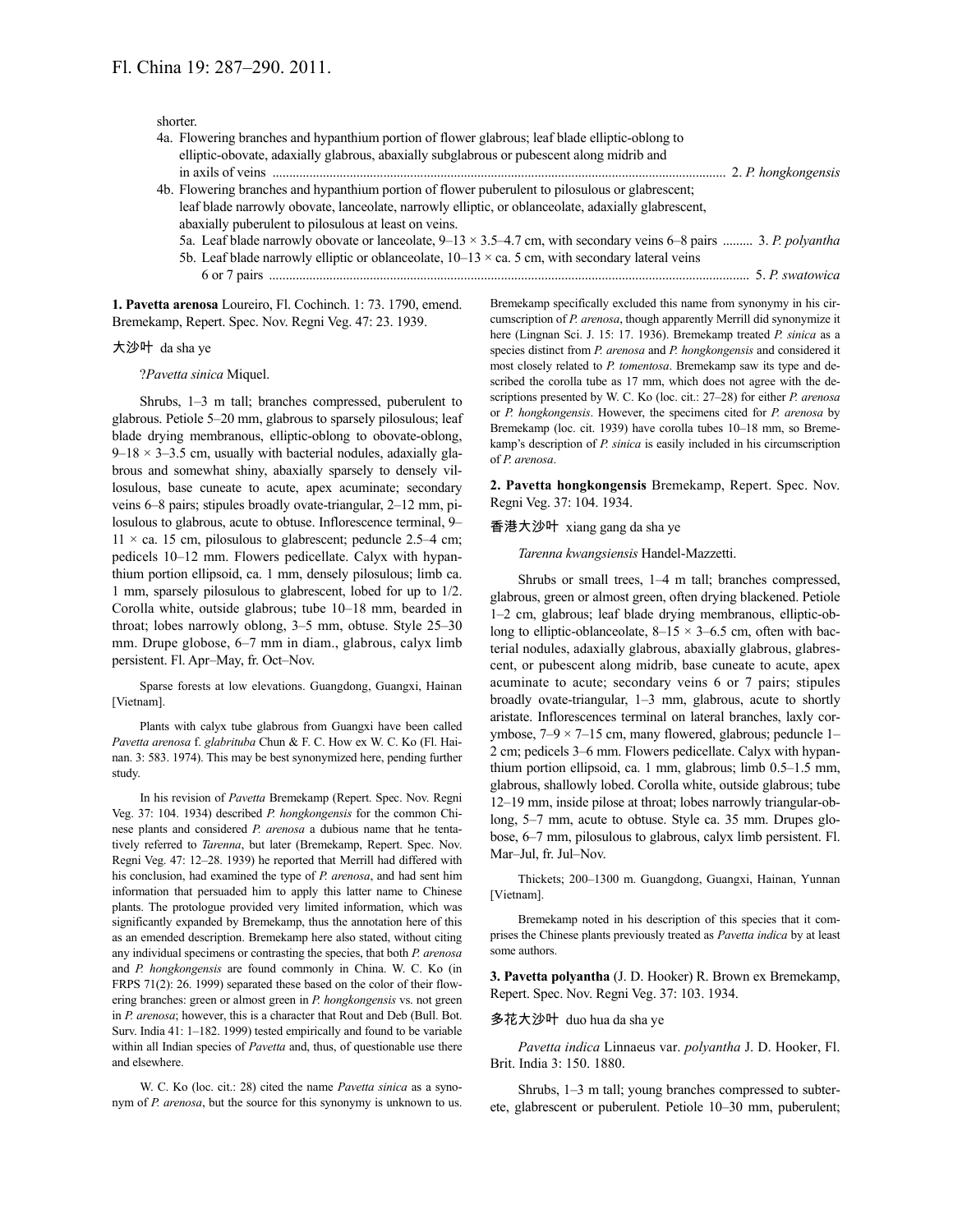leaf blade drying membranous, narrowly obovate or lanceolate,  $9-13 \times 3.5-4.7$  cm, with several bacterial nodules, adaxially glabrescent, abaxially puberulent at least along veins, base cuneate or acute, apex acuminate; secondary veins 6–8 pairs; stipules ovate-triangular, 5–7 mm, puberulent or glabrescent, shortly aristate. Inflorescences terminal on developed branches, laxly corymbose, ca.  $9 \times 15$  cm, many flowered, strigillose to glabrescent; peduncle 1.5–2 cm; pedicels 3–5 mm. Flowers pedicellate. Calyx with hypanthium portion ellipsoid, 1–1.2 mm, densely strigillose; limb 1–1.5 mm, sparsely strigillose, lobed for up to 1/2. Corolla white, outside glabrous; tube 19–22 mm, bearded in throat; lobes narrowly ligulate, 6–7 mm, obtuse to rounded. Style ca. 30 mm. Drupe globose, ca. 8 mm, glabrous. Fl. Apr–Jun.

Sparse forests, streamsides; 900–1200 m. Guangdong, Guangxi, Guizhou, Yunnan [Bhutan, India, Indonesia, Myanmar, Philippines].

Rout and Deb (Bull. Bot. Surv. India 41: 122–128. 1999) included *Pavetta polyantha* within their circumscription of *P. indica* var. *glabrescens* (Kurz) Deb & Rout. The name *P. polyantha* is based on a Wallich specimen from Assam.

**4. Pavetta scabrifolia** Bremekamp, Repert. Spec. Nov. Regni Veg. 37: 100. 1934.

## 糙叶大沙叶 cao ye da sha ye

Shrubs, height not noted; branches subcompressed to angled, puberulent to pilosulous, green or almost green. Petiole 1–1.5 cm, pubescent; leaf blade drying membranous, lanceolate,  $13-16 \times 3.2-4.4$  cm, adaxially subglabrous except scabrous along midrib, abaxially scabrous, base cuneate, apex caudate; secondary veins 5 or 6 pairs; stipules broadly triangular, cuspidate. Inflorescence terminal on branches with 1 long internode and several short internodes, laxly corymbose, pubescent. Calyx subglabrous; limb ca. 1 mm, lobed for ca. 1/2. Corolla white; tube ca. 17 mm, glabrous inside; lobes narrowly oblongtriangular, ca. 5.5 mm. Style ca. 38 mm. Drupes subglobose, ca. 5 mm in diam., glabrescent, calyx limb persistent. Fl. May–Jun.

● Sparse forests, ditch sides; 900–1300 m. Yunnan.

**5. Pavetta swatowica** Bremekamp, Repert. Spec. Nov. Regni Veg. 37: 104. 1934.

# 汕头大沙叶 shan tou da sha ye

Shrubs, height not noted; branches compressed to terete, pilosulous, green or almost green becoming grayish or blackened when dry. Petiole 1–2 cm, pilosulous; leaf blade drying thinly papery or submembranous, narrowly elliptic or oblanceolate,  $10-13 \times$  ca. 5 cm, adaxially glabrescent, abaxially pilosulous, base cuneate, apex long acuminate; secondary veins 6 or 7 pairs; stipules ovate-triangular, ca. 5 mm, puberulent, shortly cuspidate. Inflorescence terminal on developed branches, laxly corymbose, many flowered, pubescent; peduncles 2–3 cm; pedicels 4–6 mm. Flowers pedicellate. Calyx with hypanthium subglobose, densely grayish pilosulous or sericeous; limb shallowly lobed. Corolla white, outside glabrous; tube ca. 14 mm, sparsely tomentose inside; lobes narrowly oblong or oblonglanceolate, ca. 6 mm. Style ca. 35 mm. Drupes unknown.

● Sparse forests, streamsides. Guangdong.

This name was incorrectly spelled by W. C. Ko (in FRPS 71(2): 26–27. 1999) as *"Pavetta swatouica*.*"* Ko's description, perhaps following that of Bremekamp, described the stipules as caducous, although the stipules are otherwise considered persistent in *Pavetta* by other authors, including Bremekamp.

**6. Pavetta tomentosa** Roxburgh ex Smith in Rees, Cycl. 26: *Pavetta* no. 2. 1814.

#### 绒毛大沙叶 rong mao da sha ye

*Ixora tomentosa* (Roxburgh ex Smith) Roxburgh; *I. tomentosa* var. *roxburghii* Kurz; *Pavetta indica* Linnaeus var. *tomentosa* (Roxburgh ex Smith) J. D. Hooker; *P. tomentosa* var. *roxburghii* (Kurz) Bremekamp.

Shrubs or small trees, height not noted; branches tomentose. Petiole 1–3 cm, tomentose; blade drying thickly papery and blackening, elliptic or elliptic-lanceolate,  $8-15 \times 4-9$  cm, scabrous adaxially, tomentose abaxially, base acute, apex acute or acuminate; secondary veins 10–12, with foveolate and/or pubescent domatia; stipules ovate-triangular, 6–8 mm, tomentose, aristate. Inflorescences terminal on branches with 1 or 2 internodes, laxly corymbose,  $5-10 \times 5-25$  cm, densely tomentose, pedunculate; peduncle 0.5–1.5 cm; pedicels 4–8 mm. Flowers pedicellate. Calyx densely tomentose; hypanthium portion ellipsoid, ca. 1 mm; limb ca. 0.5 mm, denticulate to lobed. Corolla white, outside glabrous; tube (6.2–)8–12 mm, sparsely pilose inside; lobes narrowly oblong, 4.6–7 mm, acute. Style 24–33 mm. Drupes globose, ca. 5 mm, tomentulose. Fl. and fr. Jul– Sep.

Tropical rain forests; ca. 1000 m. Yunnan (Menghai) [India, Malaysia, Myanmar, Nepal, Pakistan, Thailand, Vietnam].

Rout and Deb (Bull. Bot. Surv. India 41: 128–136. 1999) treated this species as *Pavetta indica* var. *tomentosa*. Bremekamp (Repert. Spec. Nov. Regni Veg. 37: 113–114. 1934) and Rout and Deb described the corolla tubes as 8–12 mm, but W. C. Ko (in FRPS 71(2): 28. 1999) gave the minimum measurement as 6.2 mm.